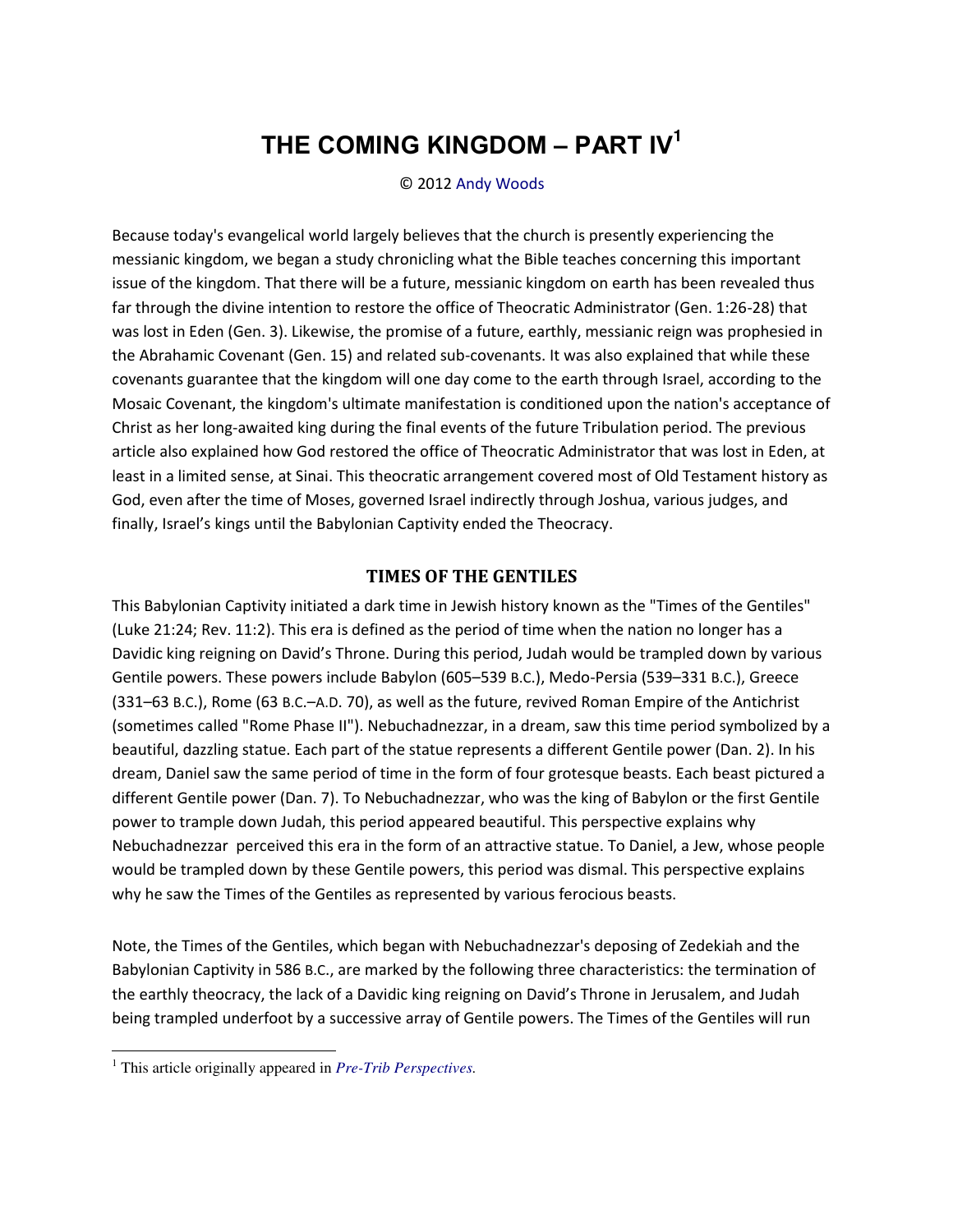their course and will eventually conclude with restoration of a rightful king reigning on David's Throne, and the return of the *shekinah* glory of God to the Millennial temple (Ezek. 43:1-5). This difficult period will end with the return of Jesus Christ to rule and reign from David's Throne in Jerusalem (Dan. 2:34-35, 44-45; Matt. 25:31). While the Times of the Gentiles began with Nebuchadnezzar's deposing of Zedekiah, it will be terminated at the return and enthronement of Christ thus inaugurating the longawaited messianic kingdom.

Thus, only after the final kingdom of man (the revived Roman Empire of the Antichrist) has been terminated by Christ, will the Davidic kingdom then be established on earth (Dan. 2:34-35; 43-45; 7:23-27). This fact alone should deter interpreters from finding a premature manifestation of the kingdom in the present Church Age. Unfortunately, "kingdom now" theologians ignore this chronology by arguing for a present, spiritual form of the kingdom, despite the fact that the kingdoms of man have not yet run their course, the Antichrist and his kingdom have not yet been overthrown, and the Second Advent has not yet occurred. This Danielic chronology causes Unger to conclude:

...Daniel neither in the image prophecy of chapter 2 nor in the beast prophecy of chapter 7 deals with the present age of the calling out of the church, the period during which Israel is temporarily in national rejection...Daniel was given the prophetic vision of Rome up to the time of Christ's death (the two legs). The vision resumed with the resumption of the divine dealing with national Israel (after the completion of the church at the rapture) during the period between glorification of the church and the establishment of the Kingdom over Israel (Acts 1:6). Hence, the iron kingdom with its feet of iron and clay (cf. 3:33-35, 40, 44) and the nondescript beast of 7:7-8 envision not only Gentile power (1) as it was at the first advent, but (2) also the form in which it will exist after the church period, when God will resume His dealing with the nation Israel. How futile for conservative scholars to ignore that fact and to seek to find literal fulfillment of those prophecies in history or in the church, when those predictions refer to events yet future and have no application whatever to the church.<sup>2</sup>

## THE PROPHETS ANTICIPATE THE KINGDOM

Throughout the dark years of national disobedience, Gentile dominion, and kingdom postponement, the Old Testament prophets held out hope for the nation and the world by faithfully speaking of a coming generation of Jews who would return to Yahweh thereby ushering in kingdom blessings. On account of this ray of spiritual light that the prophets provided in the midst of spiritual darkness, Peter refers to prophecy as, "...the prophetic word made more sure, to which you do well to pay attention as to a lamp shining in a dark place, until the day dawns and the morning star arises in your hearts" (2 Pet. 1:19). While it would take multiple volumes to adequately portray all that the Old

<sup>&</sup>lt;sup>2</sup> Merill F. Unger, *Unger's Commentary on the Old Testament* (Chicago: Moody, 1981; reprint, Chatanooga, TN: AMG, 2002), 1643.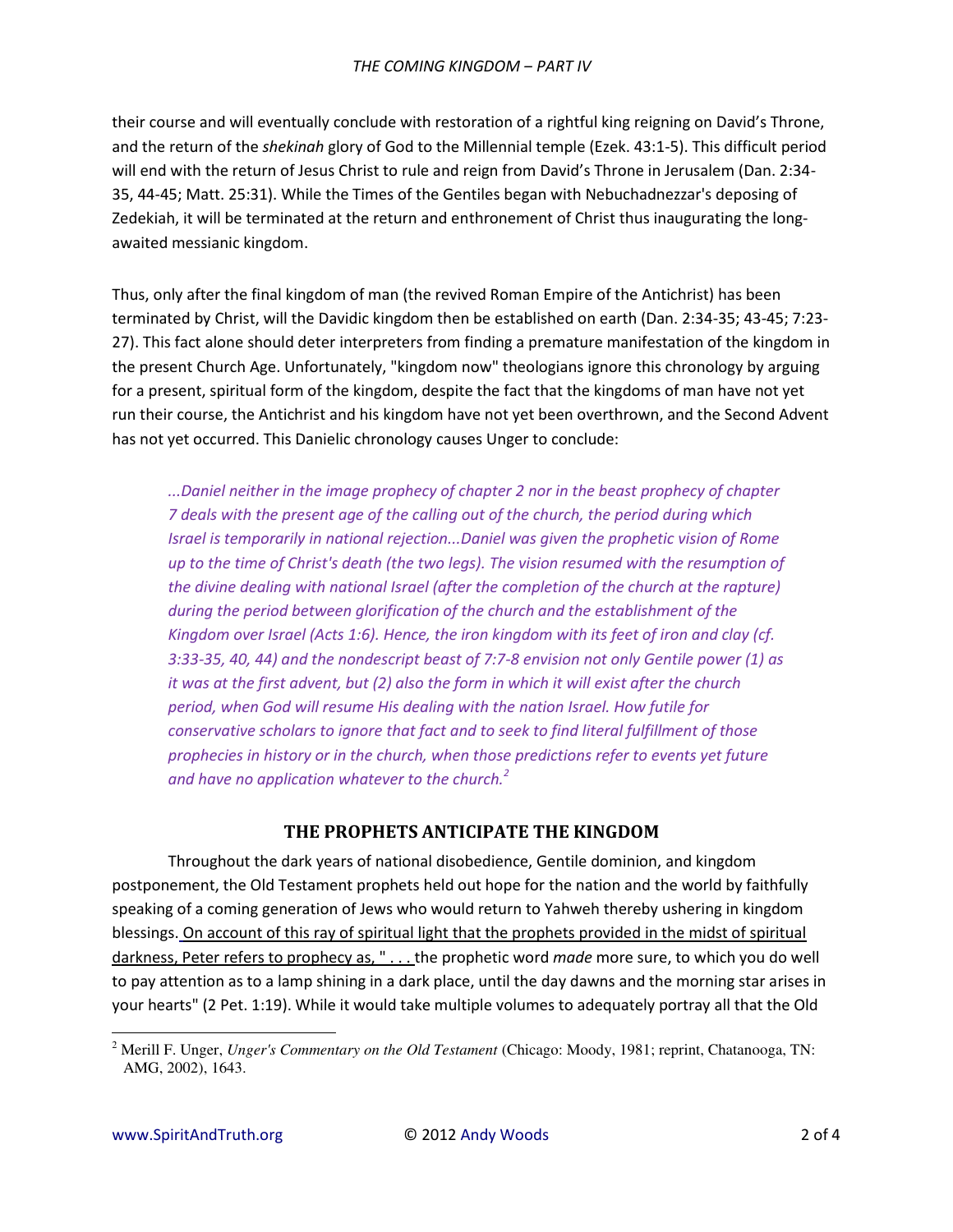Testament prophets revealed concerning the coming kingdom,<sup>3</sup> a few predictions from the prophet Isaiah will suffice. According to Isaiah 2:1b-4:

*Now it will come about that In the last days The mountain of the house of the LORD Will be established as the chief of the mountains, And will be raised above the hills; And all the nations will stream to it. And many peoples will come and say, "Come, let us go up to the mountain of the LORD, To the house of the God of Jacob; That He may teach us concerning His ways And that we may walk in His paths." For the law will go forth from Zion, And the word of the LORD from Jerusalem. And He will judge between the nations, And will render decisions for many peoples; And they will hammer their swords into plowshares and their spears into pruning hooks. Nation will not lift up sword against nation, And never again will they learn war.* 

#### Isaiah 11:6-9 similarly says:

*And the wolf will dwell with the lamb, And the leopard will lie down with the young goat, And the calf and the young lion and the fatling together; And a little boy will lead them.*  Also the cow and the bear will graze, Their young will lie down together, And the lion will eat straw like the ox. The nursing child will play by the hole of the cobra, And the weaned *child will put his hand on the viper's den. They will not hurt or destroy in all My holy mountain, For the earth will be full of the knowledge of the LORD As the waters cover the sea.* 

According to these wonderful predictions, when the messianic kingdom materializes, Jerusalem will be the center of world spiritual and political authority. This authority will result in perfect justice, world peace, cessation of conflict with and among the animal kingdom, and universal, spiritual knowledge. These glorious conditions await a future Jewish generation's enthronement of the king of God's own choosing (Deut. 17:15). Such enthronement will make Israel not only the owner but also the possessor of all that is promised in Israel's covenants. As these covenantal blessings come upon Israel in that future day, the entire world will be blessed as well (Rom. 11:12, 15).

# **CONTINUATION OF THE TIMES OF THE GENTILES UNTIL CHRIST'S COMING**

Following the Babylonian Captivity in 586 B.C., the prophesied seventy years of national, divine discipline had run their course (Lev. 25:1-7; 2 Chron. 36:20-21; Jer. 25:11; 29:10). The newly inaugurated Persian government allowed God's people to return to their homeland (Ezra; Neh.). Thus, by the time of Christ, the nation had been back in the Promised Land for over five centuries. However,

 $\overline{\phantom{0}}$ 

<sup>3</sup> For example, see J. Dwight Pentecost, *Things to Come: A Study in Biblical Eschatology* (Findlay, OH: Dunham, 1958; reprint, Grand Rapids, Zondervan, 1964), 481-90.